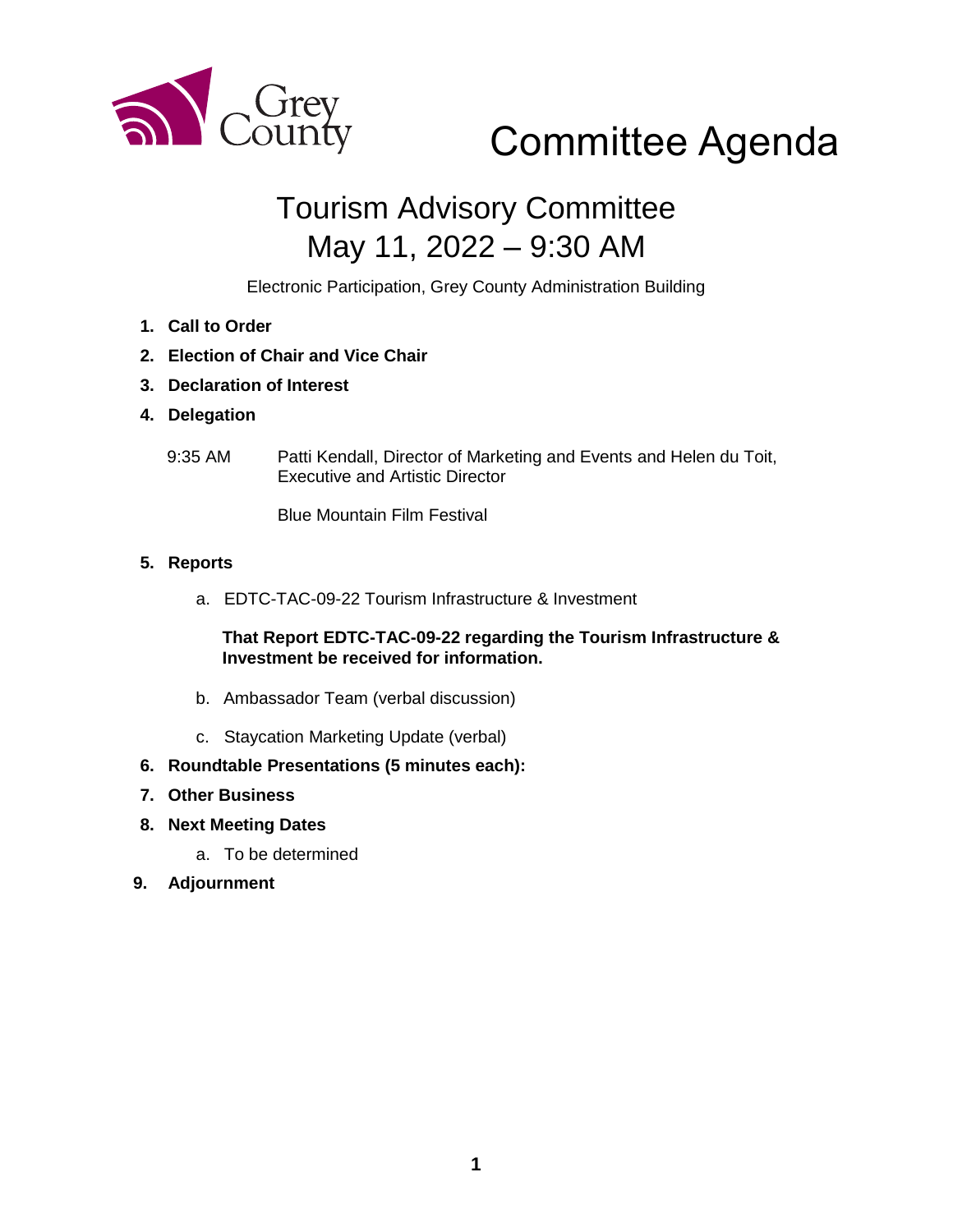

# Committee Report

| To:                         | Chair and Members of Tourism Advisory Committee             |
|-----------------------------|-------------------------------------------------------------|
| <b>Committee Date:</b>      | May 11, 2022                                                |
| <b>Subject / Report No:</b> | EDTC-TAC-09-22                                              |
| Title:                      | Tourism Infrastructure & Investment                         |
| <b>Prepared by:</b>         | Savanna Myers, Director of EDTC                             |
|                             | Steve Furness, Manager of Economic Development &<br>Tourism |
| <b>Reviewed by:</b>         | Randy Scherzer, Deputy CAO                                  |
| Lower Tier(s) Affected:     | All                                                         |
| <b>Status:</b>              |                                                             |

### Recommendation

**1. That Report EDTC-TAC-09-22 regarding the Tourism Infrastructure & Investment be received for information.**

### Executive Summary

Through the 2022 budget process, staff proposed a shift in tourism focus upon review of stakeholder comments collected over the past two years. In preparation for the 2023 Economic Development, Tourism & Culture Master Plan development, staff reallocated resources to begin addressing some reigning challenges. As a result, tourism infrastructure and investment became priority, alongside multi-sectoral attraction and retention work targeting the labour shortage.

### Background and Discussion

Tourism in Grey County changed significantly through the pandemic. Outdoor spaces were at capacity and a major cause of concern for nearly all stakeholders from a stewardship and safety lens. At the same time, tourism operators and local businesses suffered loss from pandemic restrictions and reduced spending.

As a result of these shifts, combined with stakeholder feedback, staff have shifted their approach to tourism in 2022, which are highlighted below. These projects and shifts are made possible through multi-departmental collaborations between Economic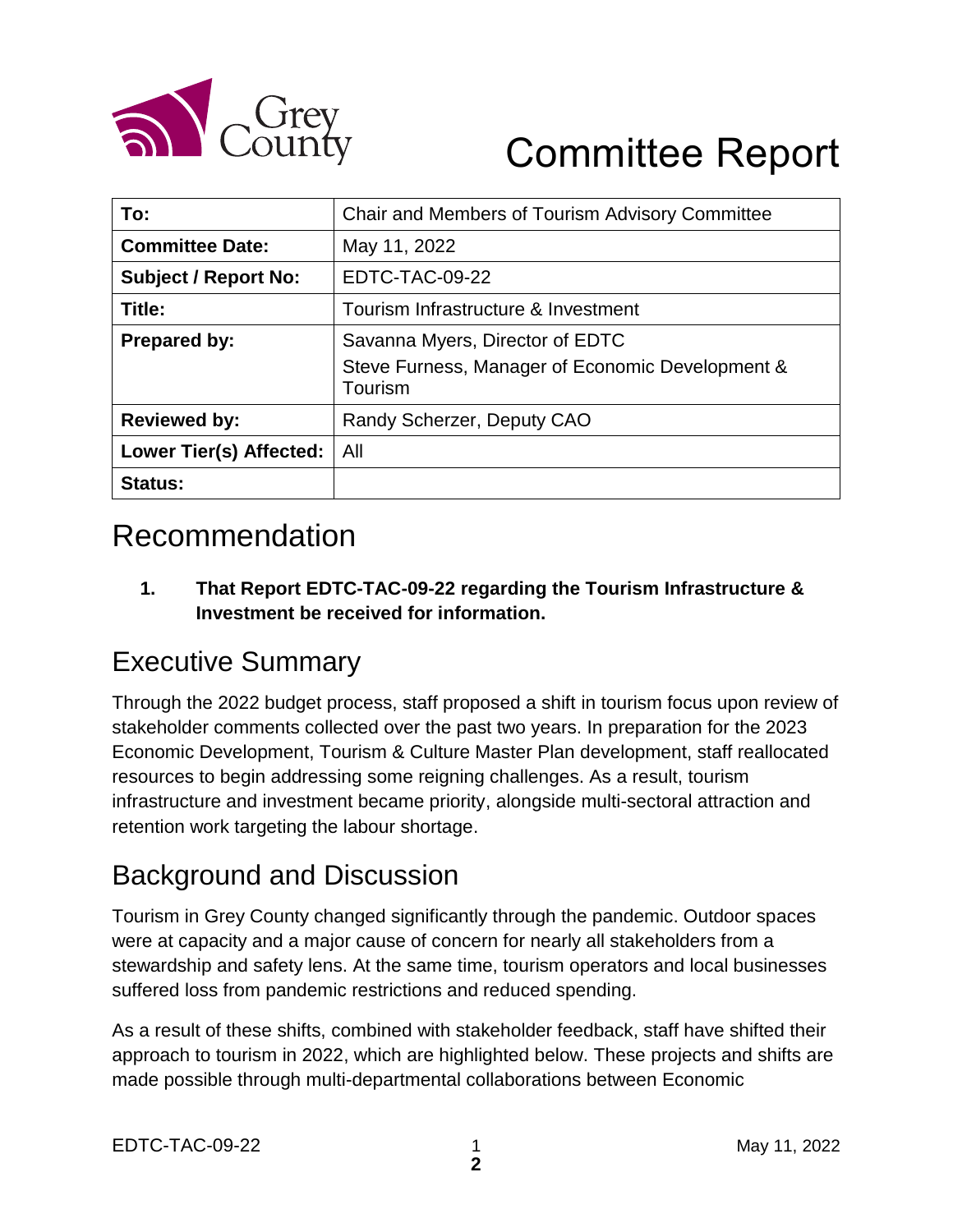Development, Tourism & Culture, Planning, Transportation and Communications. The collective resources and staff expertise enable this important work to move forward.

#### **OMG Group**

Grey County Outdoor Management Group (GC OMG) is a group of regional partner organizations dedicated to sharing information and collaborating on projects with the goal of developing and maintaining trails and outdoor areas through sustainable management practices. This will contribute to overall benefit of outdoor recreation and tourism across Grey County and support individual mandates of member organizations.

The group was established in 2021 and expanded in 2022 under the [terms of reference.](https://docs.grey.ca/share/public?nodeRef=workspace://SpacesStore/4484600b-018b-4c6e-8d7a-3cb44d4bc68c)

#### **Investment in Infrastructure**

Major investments in tourism infrastructure for 2022 includes:

- CP Rail Trail Stone Dust Completion
- Kolapore Parking Lot
- Cycling & Trails Signage
- Hoggs Falls Trail Redevelopment

These projects are funded by EDTC, Planning and Transportation budgets, which includes funding received by Investing in Canada Infrastructure Program (ICIP).

Through the outdoor management group, consideration and planning for infrastructure investment is now also underway for:

- Beaver River Access
- Hoggs Falls
- Metcalfe Rock

While identifying issues and possible solutions are ongoing, improvements to natural assets are not easily achieved. Key to this challenge is land ownership, with multiple stakeholders and landowners involved, including Ministry of Natural Resources, Conservation Authorities, User Group Trail Associations and private landowners and operators. Approval processes also take significant time, in part because the land is regularly located in hazard lands such as flood plains.

That said, staff are committed to finding solutions to the over-use of natural assets, which continues to cause carrying capacity issues. For example, lack of washroom facilities, emergency vehicles unable to access through roads, increased liability related to risk taking, are all related to overcrowding at facilities designed for five vehicles yet now report 60 to 100 or more at times.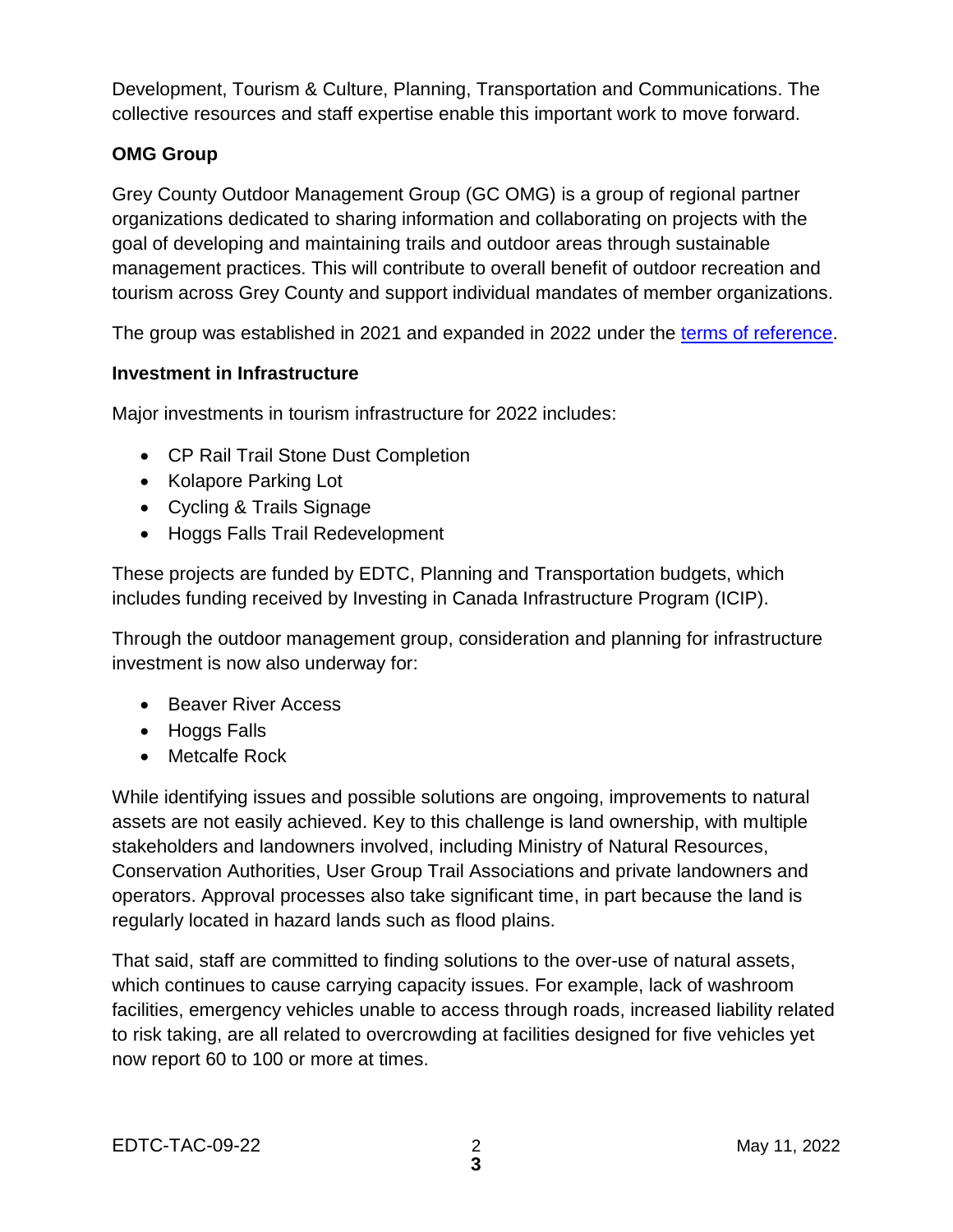Marketing will also play a key role to counter misinformation generated by social media. For example, tubing down the Beaver River. It takes significantly longer to float down the unmarked river in an area of minimal current and little cell phone coverage, which results in calls to emergency services and difficulty locating people.

As a result, the high use areas are getting a multi-discipline approach which includes on-site signage, parking signs, an ambassador program and social media messages. Longer term parking lot improvements are being considered, including the possibility of paid parking which has helped to curb popularity elsewhere.

#### **Tourism Investment**

- December 2021, Georgian Bluffs sold the Wiarton-Keppel International Airport to Clayton Smith for \$2.6 million.
- January 2022, Westway Capital purchased the municipally owned upper Talisman lands and former golf course at the resort for \$2.5 million.
- Staff assisted Grey Highlands with their investment strategies, helping link opportunities for Markdale's Downtown Redevelopment RFP.
- Grey County is investing in the inaugural Blue Mountain Film Festival through sponsorship of the industry forum to leverage attraction and retention opportunities.
- Staff partnered with West Grey to develop a Business Mix Analysis for downtown Durham and Neustadt to support business attraction and retention efforts in addition to marketing potential. Meaford and Owen Sound projects will begin in 2022.
- Staff are exploring hotel investment opportunities with Hanover based on their hotel feasibility study.

Through the upcoming Grey County Investment Strategy, staff will continue to take a steady and strategic approach to further advancing priority investment opportunities across the County. The strategy will be brought to Committee of the Whole for consideration in May.

It is also important to recognize the significant funding investments made by Federal and Provincial governments to support tourism businesses. Locally, RT07 is a fundamental partner and leader in supporting tourism businesses with funding, marketing and training. Economic Development staff, the Business Enterprise Centre and Catapult Grey Bruce have also been quick to provide support and mentorship to businesses and will continue to offer these services as part of regular operations.

#### **Marketing the Business**

Given the awareness and popularity of Grey's outdoor assets, focused marketing of green space is not required at present time. Instead, marketing efforts will focus on the

EDTC-TAC-09-22 3 May 11, 2022